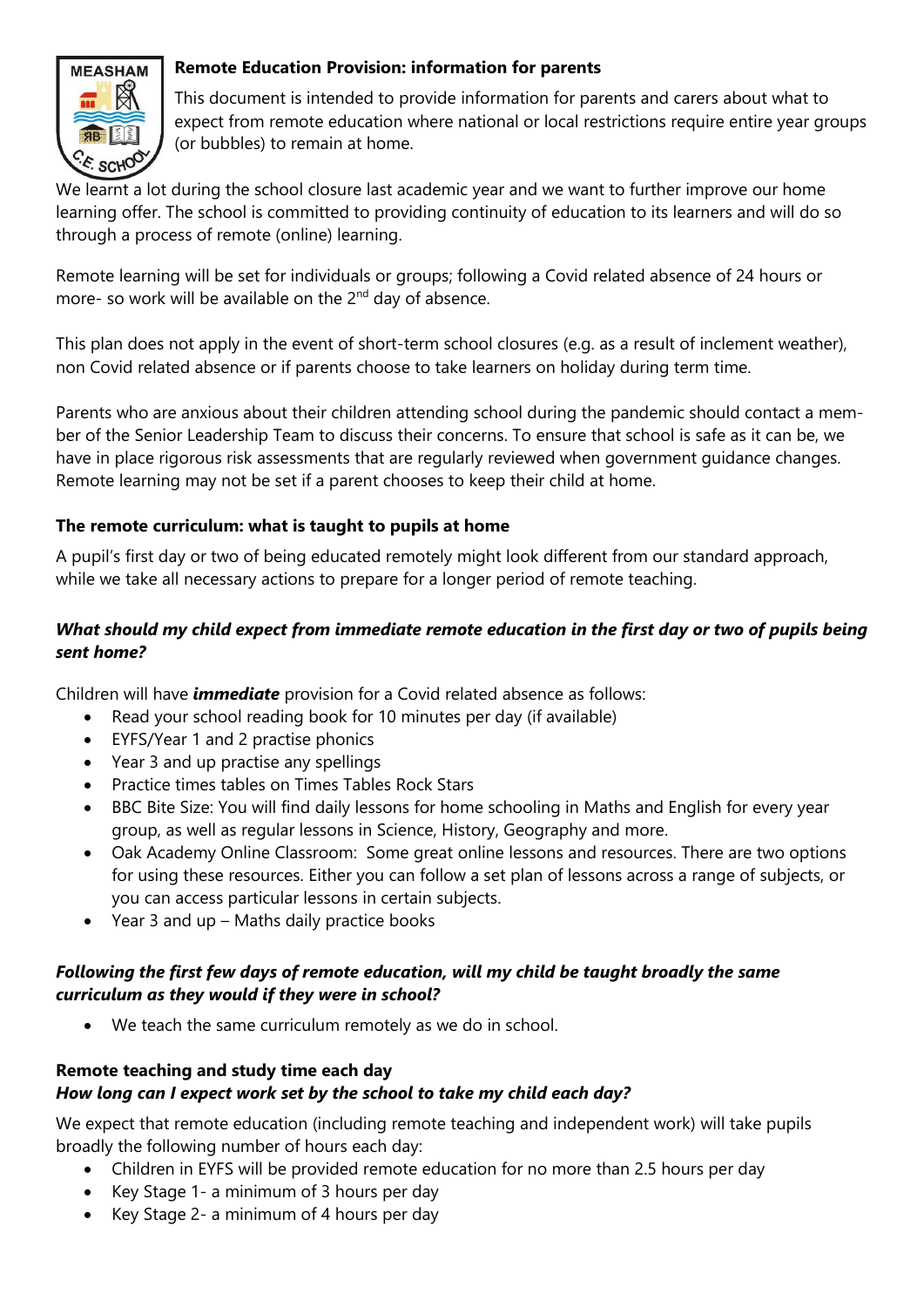### **Accessing remote education**

## *How will my child access any online remote education you are providing?*

#### **Teachers will ensure that:**

- Remote learning is set through Seesaw
- Parents are emailed an individual QR code and instructions for Seesaw for their child
- English and Mathematics tasks will be uploaded daily and a topic-based project will be available for the week
- Daily learning tasks are uploaded to Seesaw no later than 9:00am on the day they need to be completed (some additional tasks may be scheduled throughout the day.)
- There is 'daily engagement' between teacher and child e.g. a video/PowerPoint/audio recording explaining/demonstrating the day's tasks. Teachers might film short videos or similar, explaining learning. *The exact nature of this will depend on the number of children in isolation, as teachers may still have to teach children who remain in school.*
- They contact families weekly throughout their self-isolation. This contact will be via a telephone call.
- That they respond to work posted on Seesaw and provide feedback

## *If my child does not have digital or online access at home, how will you support them to access remote education?*

We recognise that some pupils may not have suitable online access at home. We take the following approaches to support those pupils to access remote education:

- We will issue or lend laptops to children who are in need.
- We can also provide printed material if families would prefer

Please contact [office@measham.leics.sch.uk](mailto:office@measham.leics.sch.uk) to find out more information

#### **How will my child be taught remotely?**

We use a combination of the following approaches to teach pupils remotely:

- recorded teaching (e.g. Oak National Academy lessons, video/audio recordings made by teachers)
- printed paper packs produced by teachers (e.g. workbooks, worksheets)
- commercially available websites supporting the teaching of specific subjects or areas, including video clips or sequences
- Weekly live Zoom wellbeing class sessions

#### **Engagement and feedback**

## *What are your expectations for my child's engagement and the support that we as parents and carers should provide at home?*

#### **We ask parents to ensure that:**

- Children are up and ready to learn each morning- children need as much routine as possible
- Children upload any finished work to Seesaw by 4.00pm daily so that teachers can provide feedback
- They contact school if their child is unable to access Seesaw